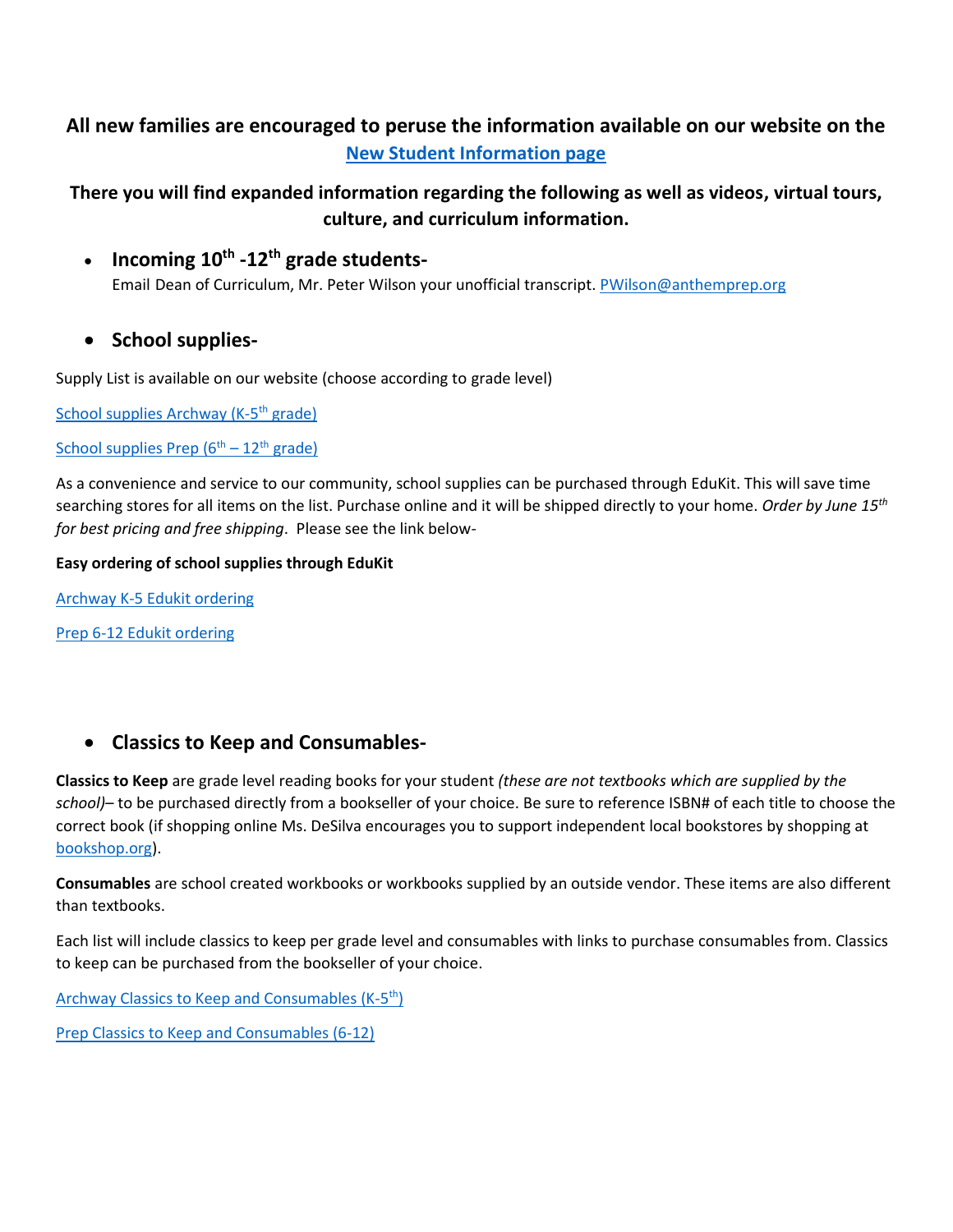## • **Uniforms-**

Anton uniforms will have a pop-up shop for sizing and ordering here at the current campus 39808 N. Gavilan Peak Parkway from 3 pm – 6 pm both days.

Anton Pop up shop dates: Tuesday, June 7<sup>th</sup> and Wednesday, June 8<sup>th</sup>

**Time:** 3 pm – 6pm

**Location:** in the school lobby (enter at front office)

#### **Used uniform sale-**

PSO (parent service organization) will have a used uniform sale June  $9<sup>th</sup>$  &  $10<sup>th</sup>$  in the commons.

*Families who have used uniforms to donate please bring to the front office between June 1-8- during summer office hours Monday – Thursday 8 am – 1pm or reach out to Maureen Conolly a[t neumanconnolly@gmail.com](mailto:neumanconnolly@gmail.com)*

#### **Used uniform sale dates and times**

June  $9^{th}$  11am – 2 pm

June  $10^{th}$  1 pm  $-5$  pm

#### **Other ways to purchase uniforms**-

Online at [Anton Uniforms](https://antonuniforms.com/collections)

Online at [Dennis Uniforms](https://www.dennisuniform.com/)

### • **Important reminders-**

For grades 1 – 12: **Textbook deposit** is now due (if you have not yet completed- **new students only**)

At the beginning of each academic year textbooks *(these are not classics to keep or consumables)* are issued to each student to use for the remainder of the year. These textbooks remain the property of Great Hearts Anthem and require a **[one-time](https://anthemprep.configio.com/pd/1108/sy-20222023-textbook-deposit?cid=378&returncom=productlist&source=search) deposit** that is fully refundable upon graduation or dis-enrollment granted that textbooks have been returned yearly in good condition.

#### **Full-day kindergarten** subscription (full-day kinder students only)

If you chose full-day kinder upon registration and have yet to complete the subscription sign up and first payment, please do so now by following the link below.

#### [SY 22/23 Full-Day Kindergarten](https://anthemprep.configio.com/pd/1165/sy-2223-full-day-kindergarten?cid=407&returncom=productlist&source=search)

• **News and Events- current calendar and current and past school newsletters available [HERE](https://anthemprep.greatheartsamerica.org/news-events/)**